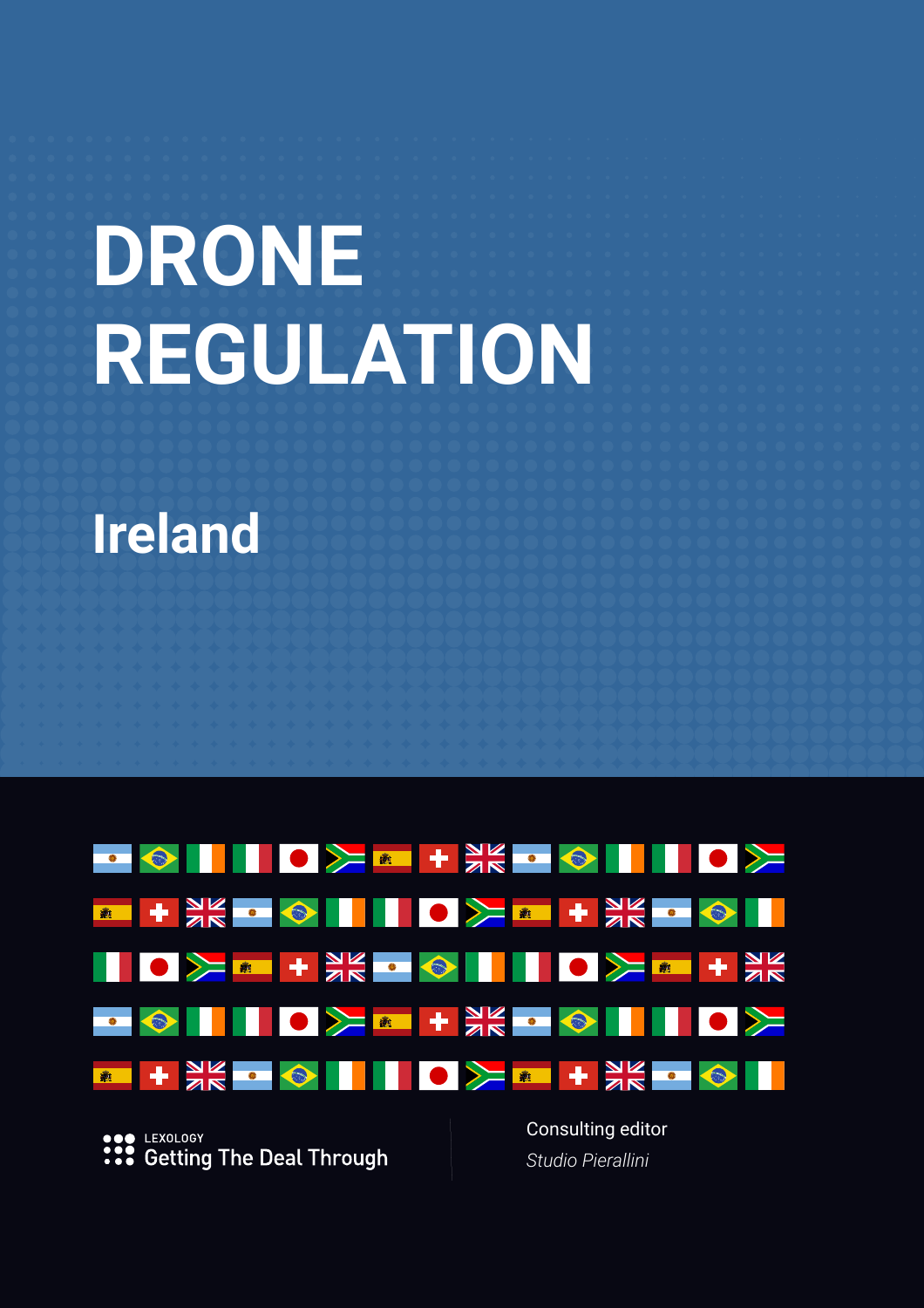# **Drone Regulation**

Consulting editors

**Francesco Grassetti, Francesco Paolo Ballirano, Laura Pierallini**

*Studio Pierallini*

Quick reference guide enabling side-by-side comparison of local insights into basic rules, regulators and drone classifcations; drone design, manufacture, registration and identifcation; certifcation and licensing of drone operation; operations and maintenance; airspace; liability and accidents; import and export control; data privacy and IP protection; and recent trends.

#### Generated 22 November 2021

The information contained in this report is indicative only. Law Business Research is not responsible for any actions (or lack thereof) taken as a result of relying on or in any way using information contained in this report and in no event shall be liable for any damages resulting from reliance on or use of this information. © Copyright 2006 - 2021 Law Business Research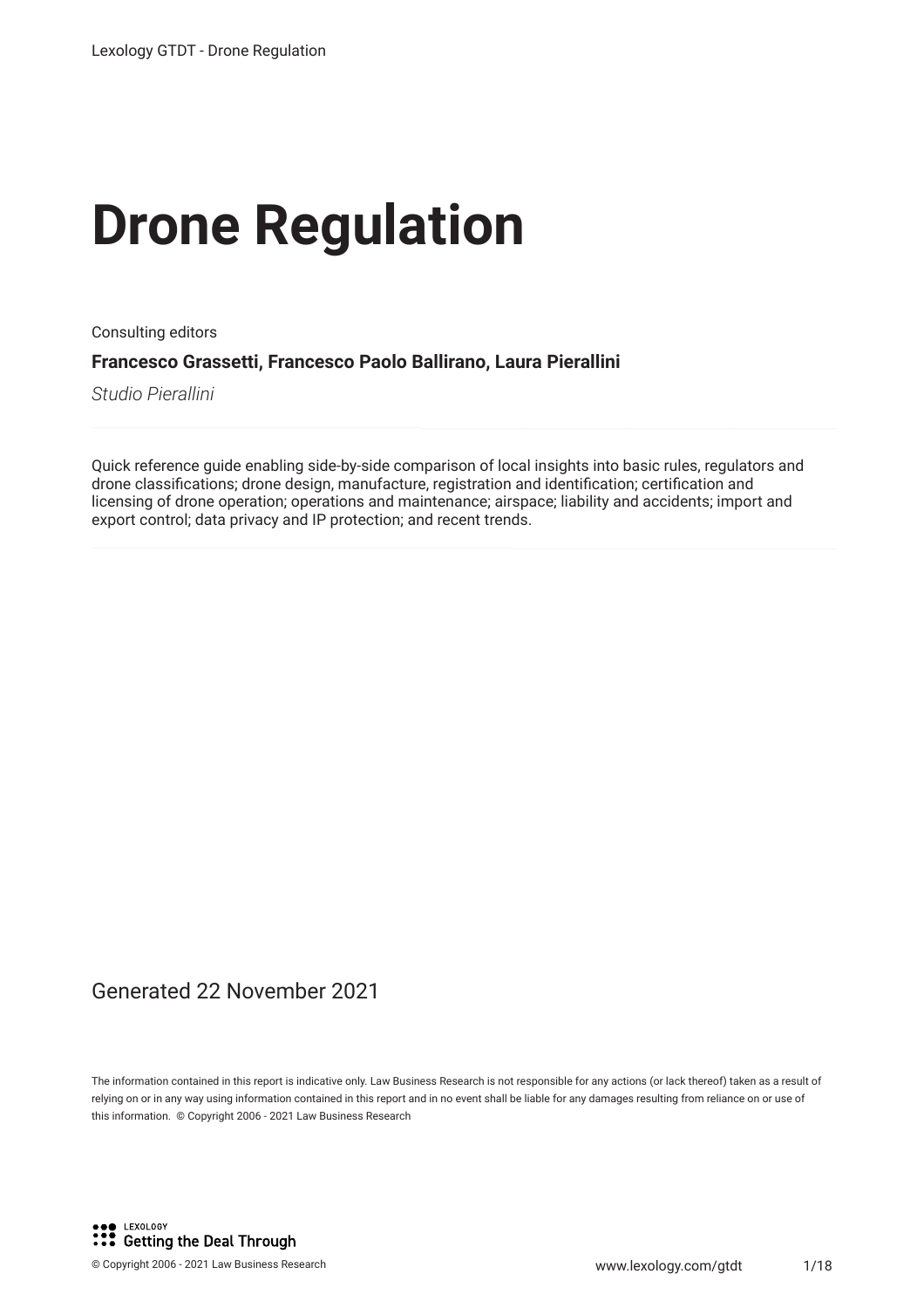### **Table of contents**

#### **GENERAL FRAMEWORK**

**Basic rules and regulators Classifcation**

#### **DESIGN AND MANUFACTURE**

**Regulation Manufacturing authorisation Product liability**

#### **REGISTRATION AND IDENTIFICATION**

**Registration Identifcation**

#### **CERTIFICATION AND LICENSING**

**Basic requirements and procedures**

- **Taxes and fees**
- **Eligibility**
- **Remote pilot licences**
- **Foreign operators**

#### **Certifcate of airworthiness**

#### **OPERATIONS AND MAINTENANCE**

**One drone, one pilot**

**Maintenance**

**Basic operational rules and restrictions**

**Transport operations**

**Insurance requirements**

**Safety requirements**

#### **AIRSPACE**

**Air traffic control Restrictions Take-off and landing**

#### **LIABILITY AND ACCIDENTS**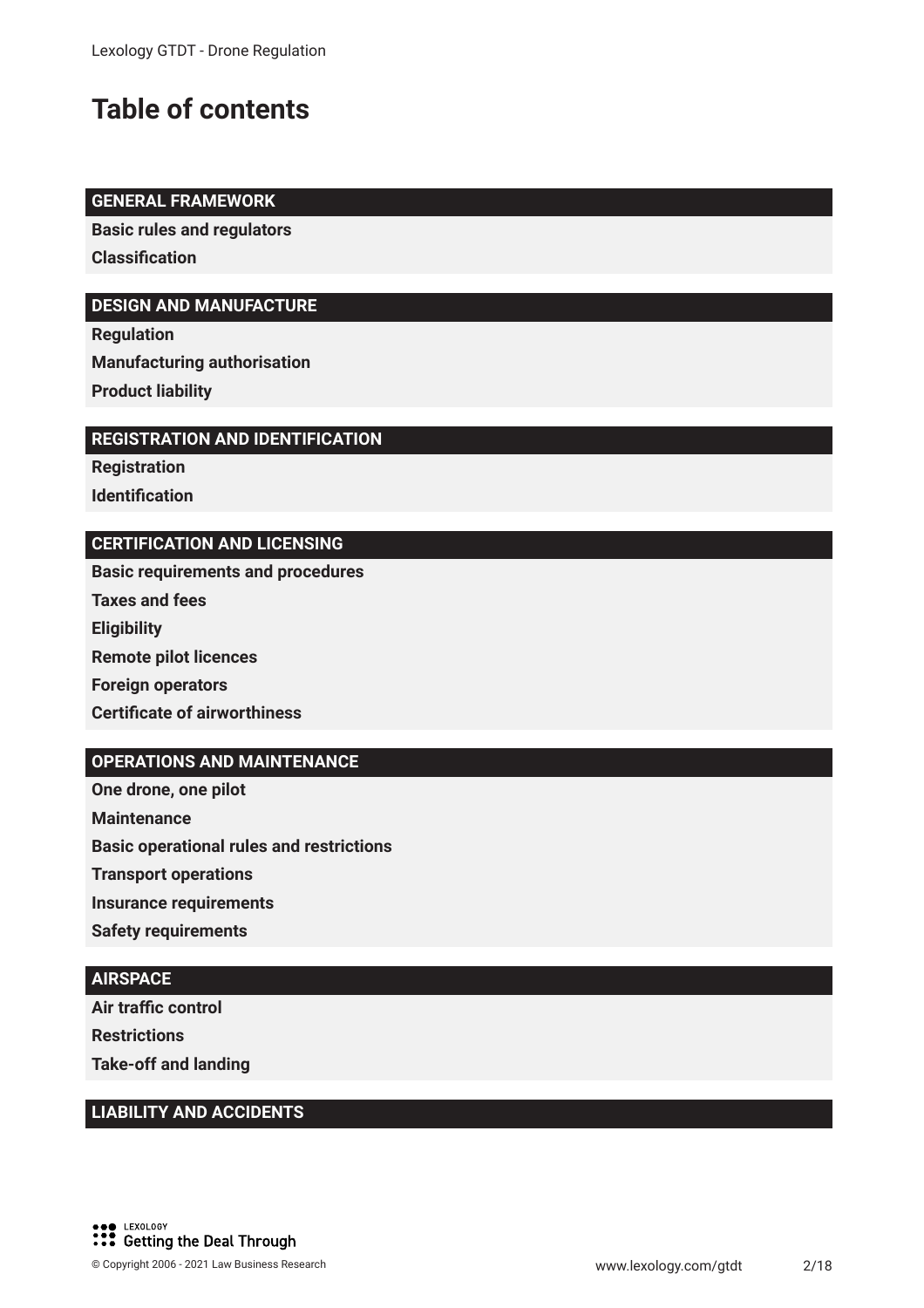**Cargo liability Third-party liability Accident investigations Accident reporting Safety management and risk assessment**

#### **ANCILLARY CONSIDERATIONS**

**Import and export control Data privacy and IP protection**

#### **UPDATE AND TRENDS**

**Sector trends and regulatory developments**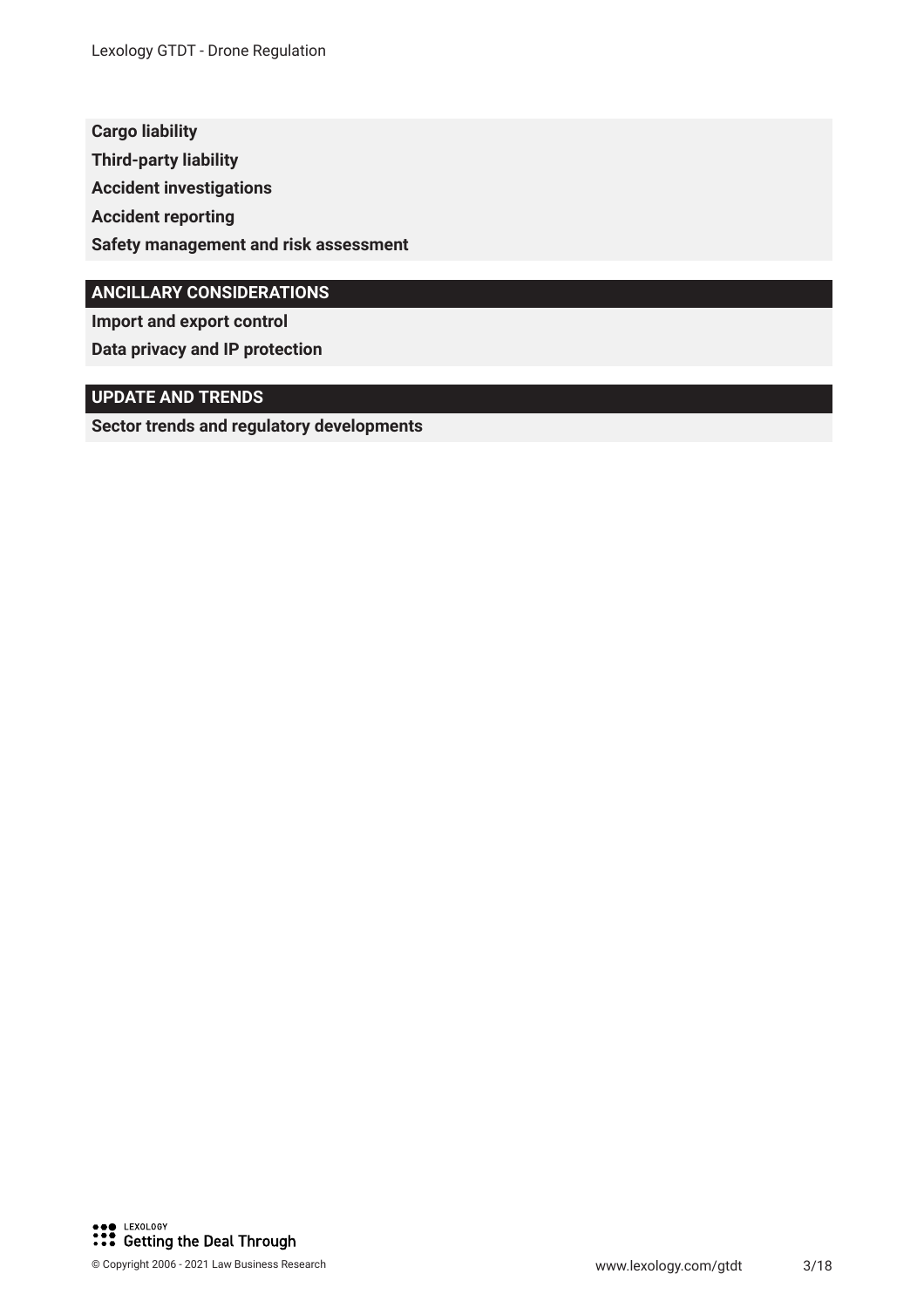### **Contributors**

#### Ireland



**Marie O'Brien** mobrien@algoodbody.com *A&L Goodbody*



**Darran Nangle** dnangle@algoodbody.com *A&L Goodbody*



**Caoilinn Doran** cdoran@algoodbody.com *A&L Goodbody*

## **A&L Goodbody**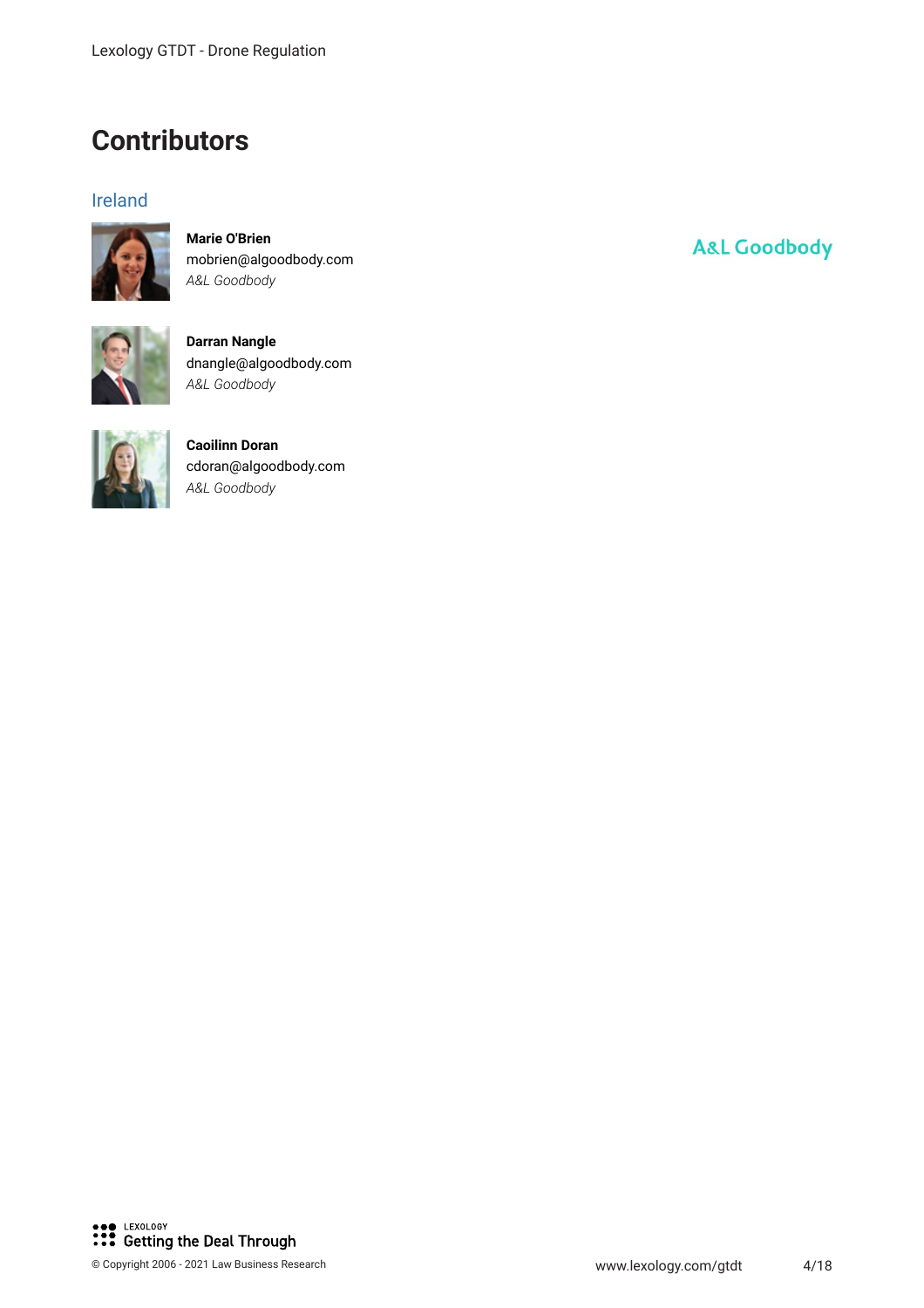#### **GENERAL FRAMEWORK**

#### **Basic rules and regulators**

What basic rules govern the operation of remotely piloted aircraft and unmanned aircraft (drones) in your jurisdiction? Which regulatory bodies are charged with enforcing these rules?

Commission Implementing Regulation (EU) 2019/947 of 24 May 2019 on the rules and procedures for the operation of unmanned aircraft (Regulation 2019/247) governs the operation of unmanned aircraft systems in Ireland and has been applicable in all EU member states since 31 December 2020.

Different rules apply to the operation of drones depending on categorisation: open, specifc or certifed.

- Operations in the open category are considered the lower risk category and are not subject to prior operational authorisation or notifcation requirements before an operation takes place.
- Operations in the specifc category require prior authorisation from the Irish Aviation Authority (IAA).
- Operations in the certifed category require both the drone and the drone operator to be fully certifed and, in some instances, the remote pilot to be licenced.

The IAA is the regulatory body charged with enforcing these rules in Ireland. Its responsibilities are outlined in article 18 of Regulation 2019/247 and include enforcing Regulation 2019/247, issuing certifcates to drone operators, issuing licences to remote pilots, maintaining a list of geographical zones established within the national airspace, monitoring incidents of non-compliance by drone operators and promoting safety information and best practice guidelines for drone operators.

*Law stated - 24 August 2021*

#### What are the penalties for non-compliance with the laws and regulations governing drones?

The IAA has been tasked with implementing a system to detect and examine incidents of non-compliance. Members of the public are encouraged to report any alleged incidents of non-compliance of aviation safety rules to the IAA. Privacy or security matters related to drones should be reported to An Garda Síochána, which is the national police service.

There are no penalties for non-compliance provided for in Regulation 2019/247.

*Law stated - 24 August 2021*

#### **Classifcation**

Is there any distinction between public and private drones, as well as between leisure use and commercial use?

As a risk-based approach has been adopted, there is no distinction between public and private drones, nor between leisure and commercial activities; however, if a drone operator wishes to fy an unmanned aircraft outside the prescribed legal limits, the operator must apply for a specifc operating permission from the IAA.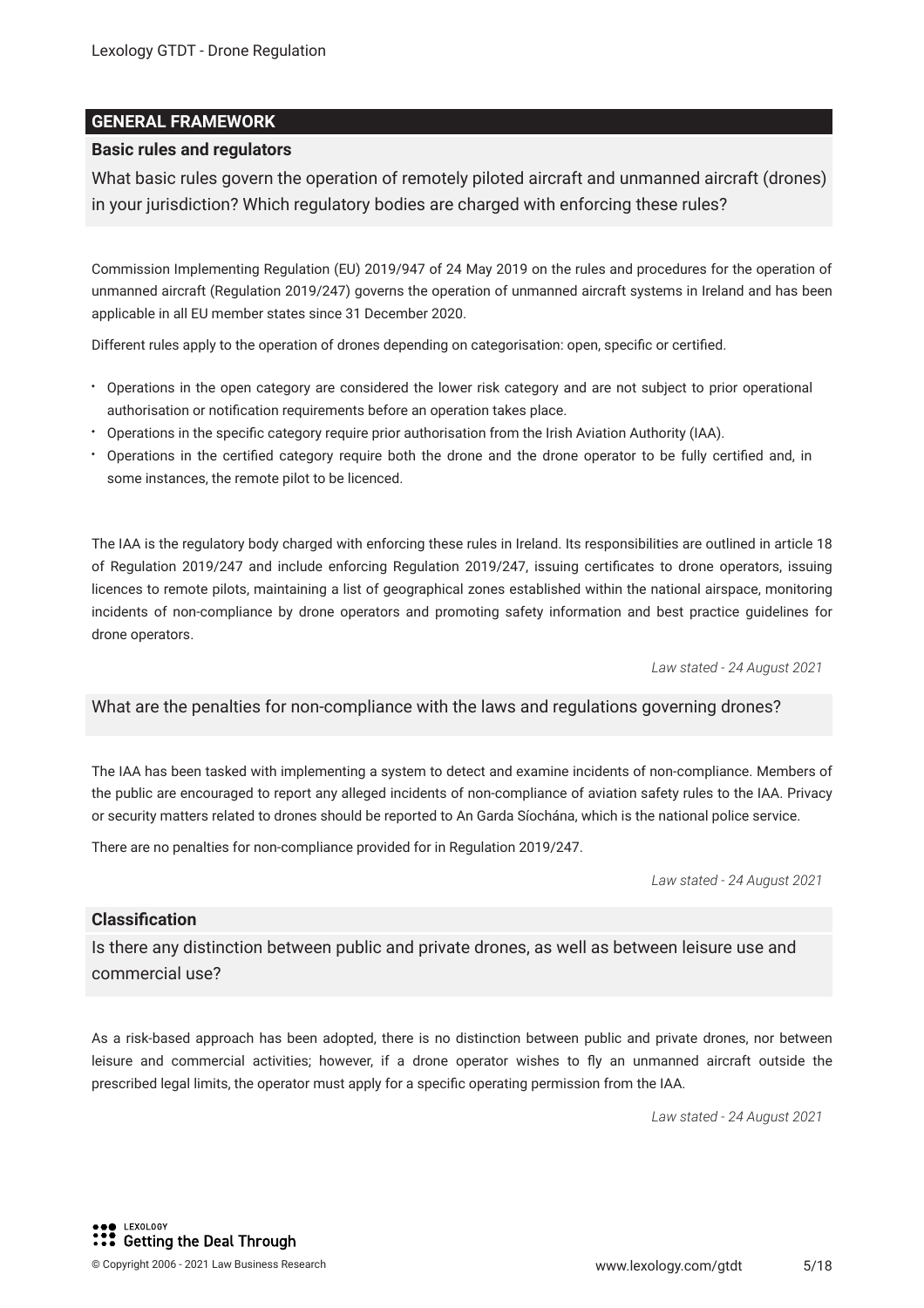Is there a weight-based classifcation system for drones resulting in the application of different rules?

Yes. There are three categories for drone operations: open, specifc and certifed.

#### **Open**

Drone operations in the open category pose the lowest overall risk and are not subject to prior operational authorisation or notifcation requirements before an operation takes place. To be classifed in the open category, the aircraft must:

- not exceed a maximum weight of 25kg;
- not fy above 120 metres (400 feet) from the earth;
- be operated within visual line of sight, kept at a safe distance from people and not fown directly over assembled crowds;
- not carry dangerous goods; and
- not be capable of dropping material from a height.

There are three further sub-categorisations of the open category: A1, A2 and A3. Operations in the:

- A1 subcategory cannot weigh more than 250g;
- A2 subcategory cannot weigh more than 4kg; and
- A3 subcategory cannot weigh more than 25kg.

#### **Specifc**

Drone operations in the specifc category pose a higher risk and require prior authorisation from the IAA. When applying for authorisation, the operator must perform a risk assessment and provide evidence of implementing adequate safety measures. The authority may issue an authorisation for a single operation or multiple operations if it is convinced that the risks posed are sufficiently mitigated.

There are specifc scenarios outlined in the regulations in which authorisations may not be required, such as for model aircraft clubs that have already received a general authorisation for the activity.

#### **Certifed**

The certifed category of drone operations is deemed to pose the highest potential risk and requires both the drone and the drone operator to be fully certifed. Any individuals who will remotely pilot the drone as part of those operations must also be fully licensed by the IAA.

Examples of operations falling under this category include drones that:

- will fly over assemblies of people;
- be used for the purpose of transporting people; or
- be responsible for carrying dangerous or hazardous materials that pose a high safety risk in case of an accident.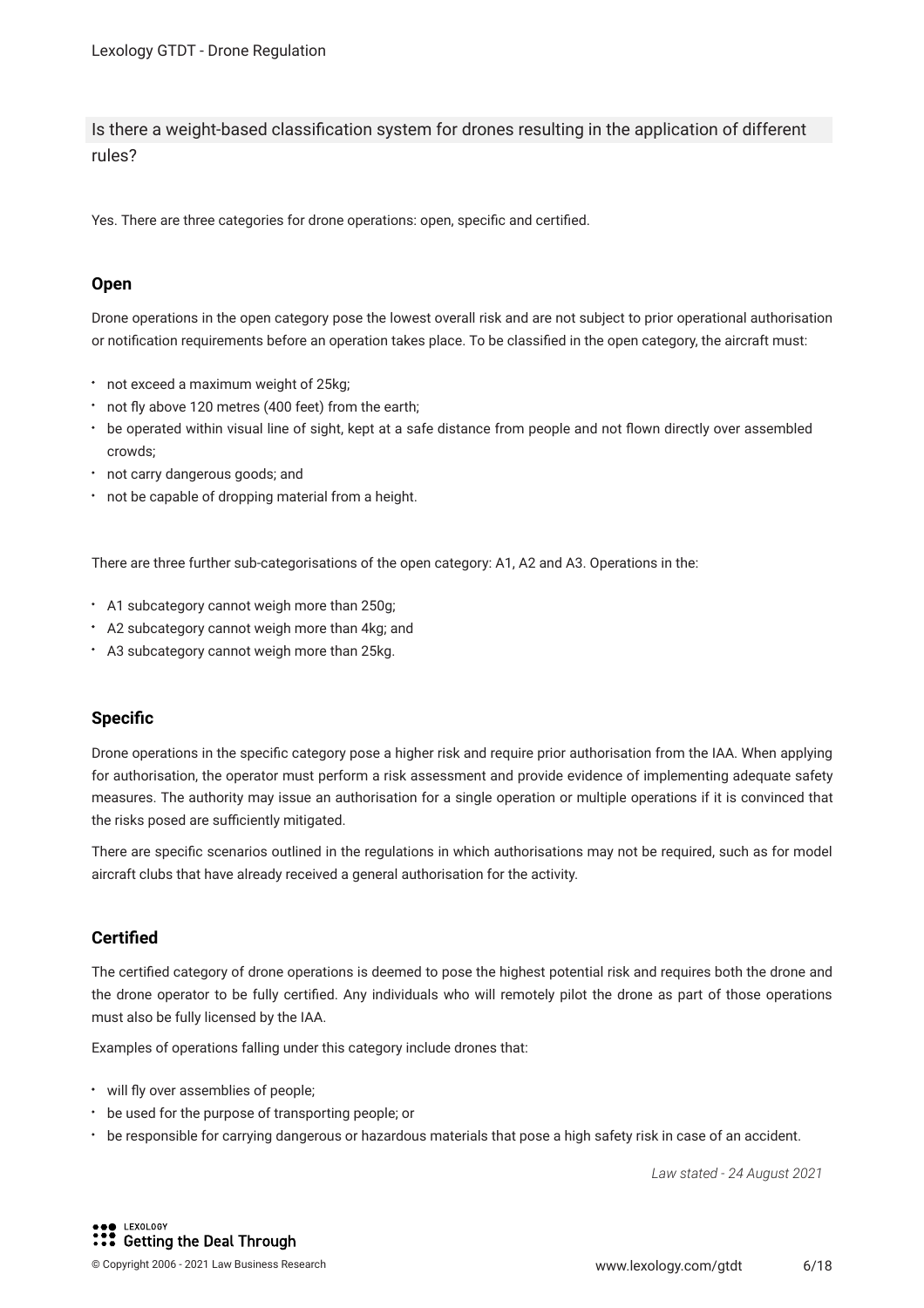Is there any distinction between completely autonomous drones and remotely piloted drones?

No, not in Ireland.

*Law stated - 24 August 2021*

#### **DESIGN AND MANUFACTURE**

#### **Regulation**

Do specifc rules regulate the design and manufacture of drones in your jurisdiction?

Yes. Commission Delegated Regulation (EU) 2019/945 of 12 March 2019 on unmanned aircraft systems and on thirdcountry operators of unmanned aircraft systems regulates the design and manufacture of drones in Ireland. Drone products will only be made available on the market if they do not endanger the health or safety of persons, animals or property. Any unmanned aircraft not otherwise classifed as a toy must also comply with relevant health and safety requirements relating to machinery set out in Directive 2006/42/EC.

For drone products intended to be operated in the open category (ie, those that do not require prior authorisation from an authority to operate), a series of technical requirements are outlined in the annex of Regulation 2019/945. These include maximum speed and height limits, fail-safe mechanisms, protection against unauthorised third-party interference, and geo-awareness functions that alert pilots if a potential breach of airspace limitations has been detected.

Manufacturers must also indicate on the product their name, registered trade name, website address and postal address. If in receipt of a request from the competent national authority, a manufacturer must also be in a position to provide the authority with all the information and documentation relating to the conformity of the product in paper or electronic form.

*Law stated - 24 August 2021*

#### **Manufacturing authorisation**

Must drone manufacturers obtain any licences or other authorisation to carry out their business? Are manufacturers subject to any other specific rules?

Regulation 2019/945 provides that manufacturers must ensure that any products placed on the EU market meet certain design and manufacturing requirements. Where compliant, manufacturers can declare the product's conformity with EU standards and affix the CE marking. Manufacturers must keep the technical information and declaration of conformity for 10 years after the product has been placed on the market.

Manufacturers of unmanned aircraft must ensure that the drone meets one of the predetermined types and has a unique serial number. The manufacturer's details must be indicated on the product, and it must be accompanied by the manufacturer's instructions and information notice in a language that can be easily understood by consumers and a copy of the EU declaration of conformity.

If a manufacturer has reason to believe that its product is not in conformity, it must take immediate corrective action, or withdraw or recall the product, as applicable. In those instances, the manufacturers are required to inform the Competition and Consumer Protection Commission.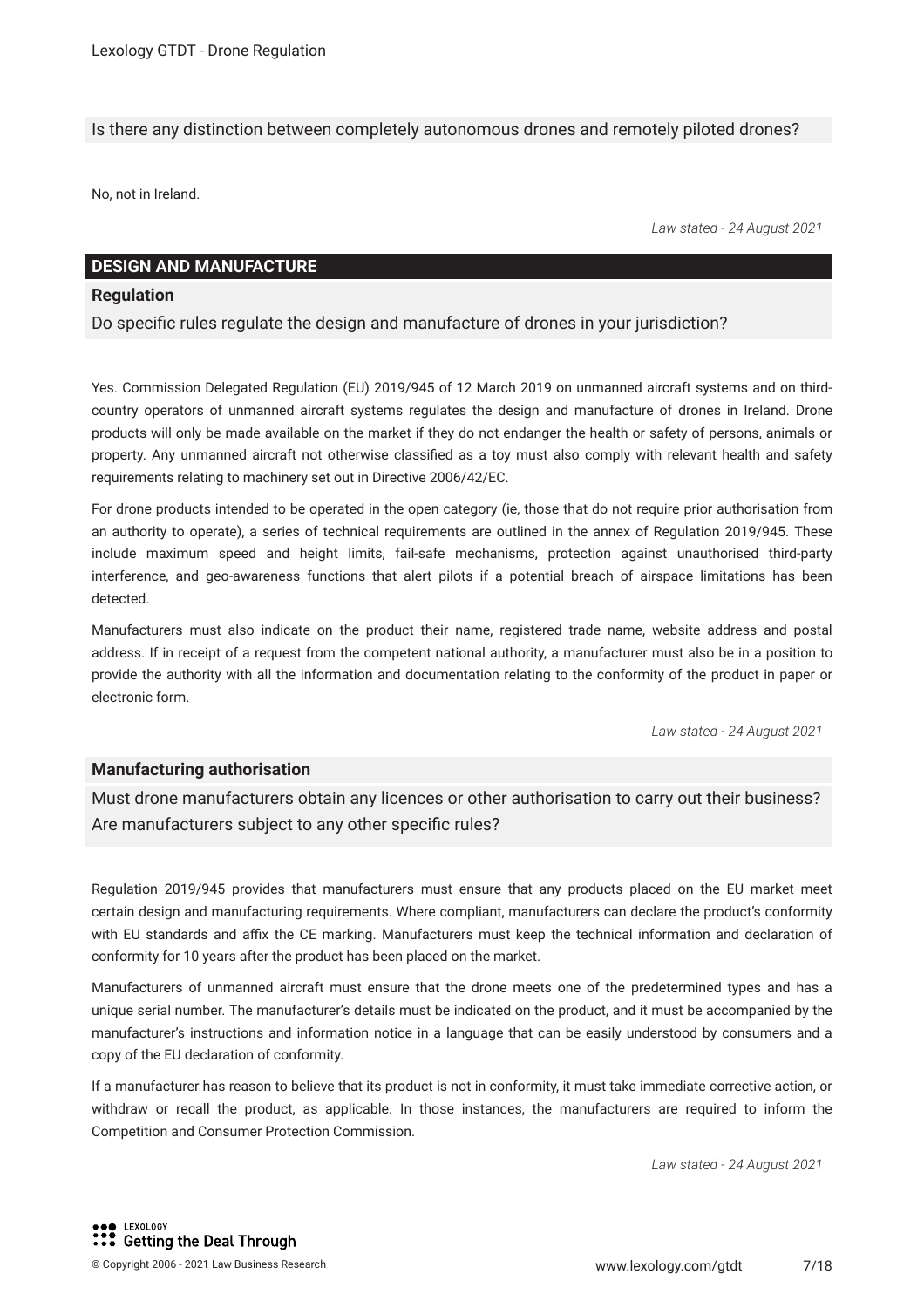#### **Product liability**

Do general product liability rules (or other specifc liability rules) apply to the manufacture of drones?

There are no specifc liability rules relating to the manufacture of drones in Ireland. As such, the general product liability rules under statute, tort and contract apply.

The primary statute in Ireland for product liability is the Liability for Defective Products Act 1991, which implements the Product Liability Directive 85/374/EEC and provides for tortious claims rather than criminal ones. Contractual claims may be brought under the Sale of Goods Act 1893 and the Sale of Goods and Supply of Services Act 1980, which imply that goods supplied under contract must be of 'merchantable quality'.

The European (Certain Aspects of the Sale of Consumer Goods and Associated Guarantees) Regulations 2003 also apply to contracts for the sale of goods to consumers, which provides that such goods must be in conformity with that contract. A manufacturer could also be liable for the tort of negligence for a defective product where a duty of care was owed, breached and ultimately caused damage.

The European Communities (General Product Safety) Regulations 2004 prohibit placing a product on the market unless it's safe. Manufacturers can be found criminally liable for failing to inform the Competition and Consumer Protection Commission in Ireland where they have reason to believe that a product that has been placed on the market is noncompliant with EU regulations.

*Law stated - 24 August 2021*

#### **REGISTRATION AND IDENTIFICATION**

#### **Registration**

Must drones be registered in a specifc national registry? If so, who is entitled to register drones and what requirements and restrictions apply? Is the registry organised as an operator registry or an owner registry?

Yes, certifed unmanned aircraft must be registered with the Irish Aviation Authority (IAA) in the same way as manned aircraft. Open and specifc drones do not need to be registered with the IAA; however, operators of drones in the open or specifc category must register the drone with the IAA if it meets two conditions:

- if the drone could transfer more than 80 joules of kinetic energy to a human that it collides with; and
- if the drone's operation could present a risk to privacy, protection of personal data, security or the environment.

Drone operators are entitled to register drones. There is no minimum age for operating a drone in Ireland, but an individual must be 16 years or over to register as a drone operator. Remote pilots must complete certain online training courses and complete online theoretical knowledge examinations before they can fy unmanned aircraft. Further theoretical knowledge examinations and licences are also required for the higher risk categories.

Operator registration information is shared with other national aviation authorities in the European Union and enables the drone operator to operate in any Member State once registered with the IAA.

The registry is organised as an operator registry.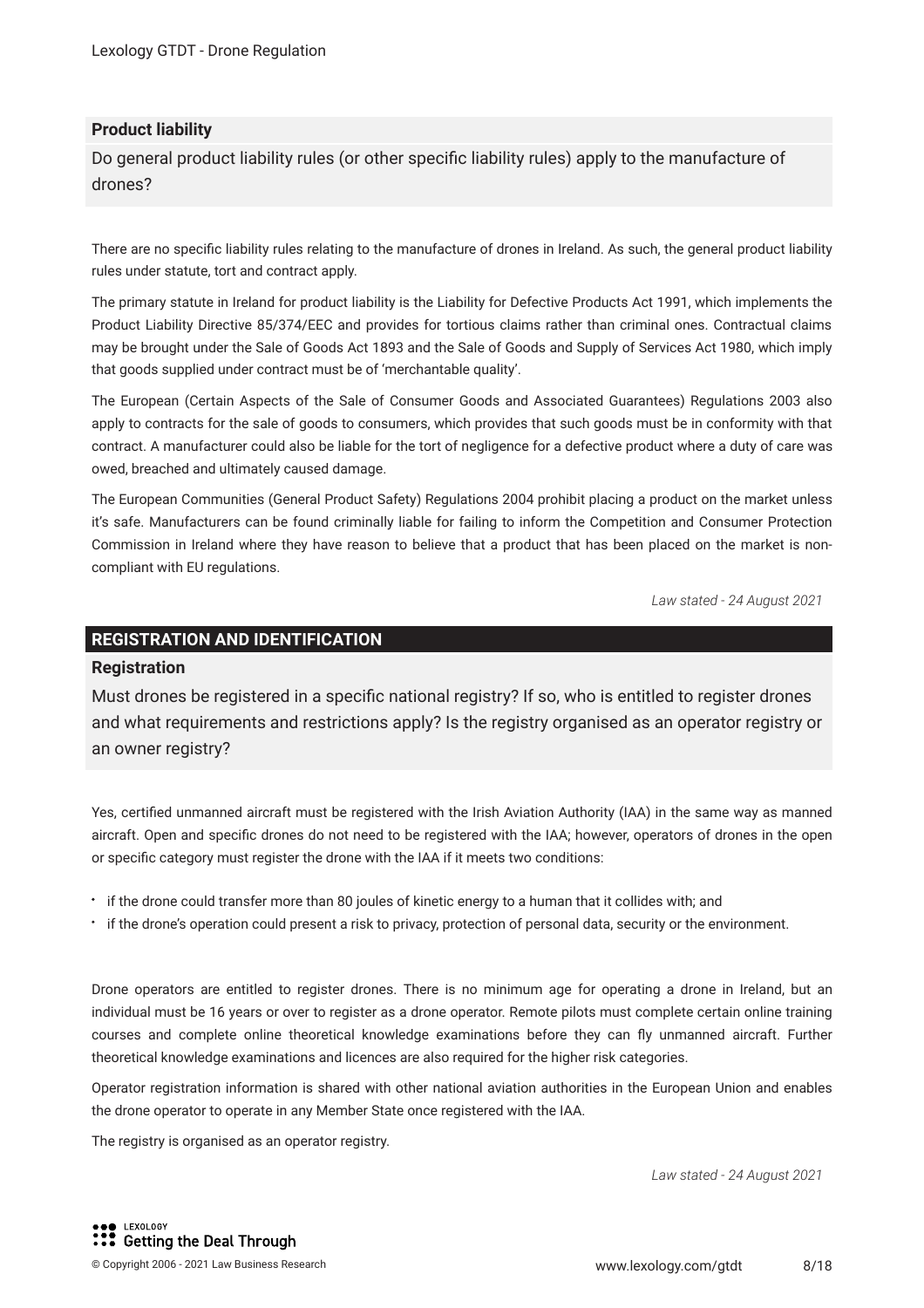#### **Identifcation**

Are drones identifed through a marking system similar to that used for manned aircraft?

The IAA issues drone operators, and all unmanned aircraft that require registration, with a unique digital registration number upon registration. The drone operator must display this registration number on all unmanned aircraft, including drones that have been privately built.

*Law stated - 24 August 2021*

#### **CERTIFICATION AND LICENSING**

#### **Basic requirements and procedures**

What certifcates or licences are required to operate drones and what procedures apply?

Drone operators must be registered with the Irish Aviation Authority (IAA). The registration is valid for a set period determined by the IAA and is valid in all EU member states.

A drone operator only has to register once, regardless of the number of drones operated. A drone operator does not need to register if their drone:

- weighs less than 250g and does not have a sensor that is able to detect personal data (ie, a camera or listening device); or
- weighs less than 250g and has a sensor that is able to detect personal data but is considered a toy under Directive 2009/48/EC.

Remote pilots must complete the UAS Proof of Online Training course available on the IAA's MySRS platform, which comprises a number of questions. Successful completion of the course allows remote pilots to fy in the A1 and A3 subcategories of the open category.

Remote pilots must complete further training to fy in the specifc category or the A2 subcategory of the open category. This UAS Remote Pilot Competency Certifcate is provided by a drone training organisation and comprises a theoretical examination of a number of questions and a practical test. Remote pilots in the specifc category, depending on the risk assessment associated with the operation, will require a remote pilot licence.

Remote pilots operating in the certifed category are expected to hold the appropriate manned aviation pilot's licence associated with the operation.

Training must be renewed every fve years using the IAA's MySRS platform.

Drone operator organisations may also apply for a light UAS operator certifcate (LUC); however, this requires ongoing compliance with a number of additional requirements, including the establishment, implementation and maintenance of a safety management system corresponding to the size of the organisation or the nature and complexity of its activities.

*Law stated - 24 August 2021*

#### **Taxes and fees**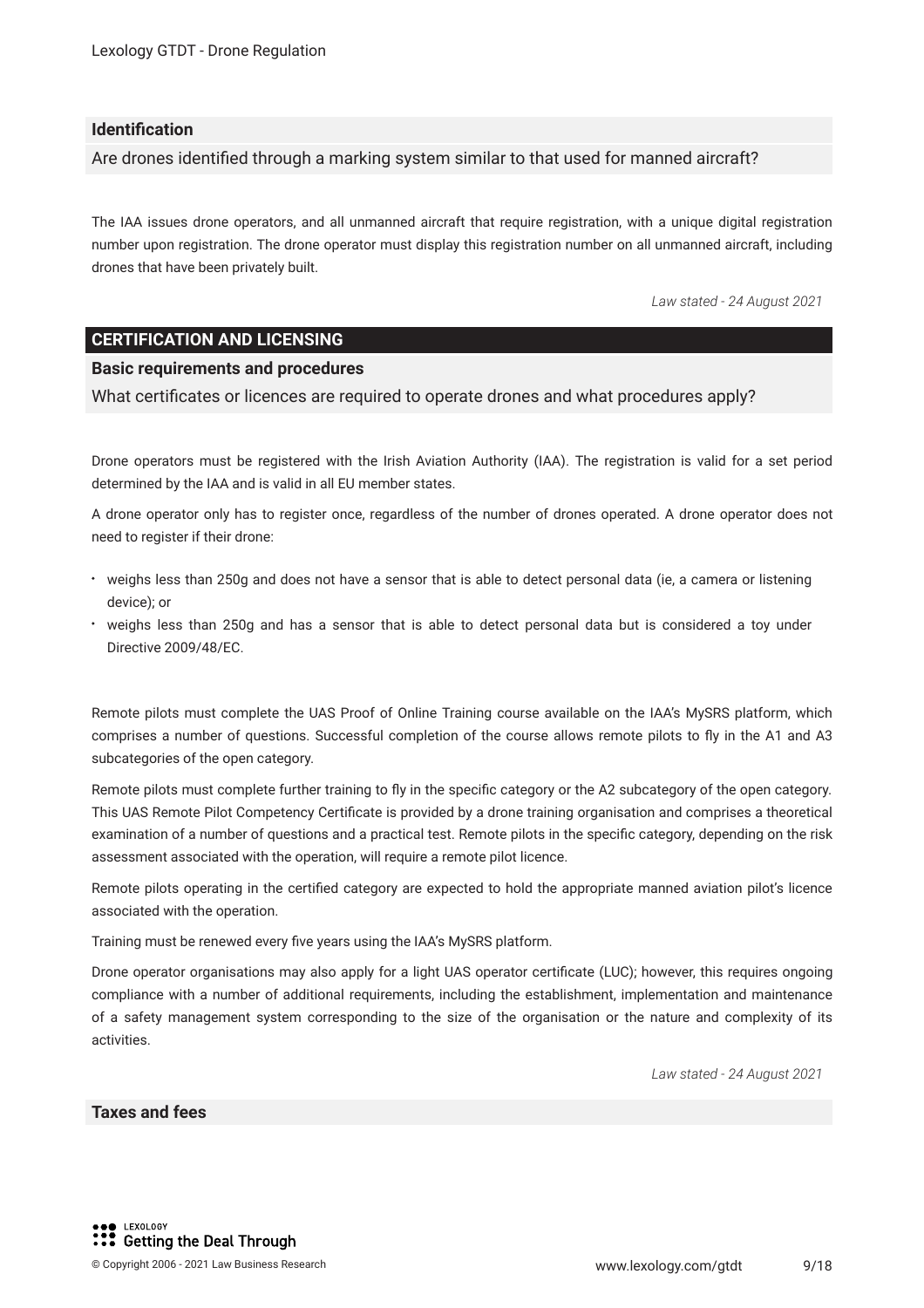#### Are certifcation and licensing procedures subject to any taxes or fees?

Registration as a drone operator incurs a fee of €30 for a two-year operator registration certifcate, which is payable at the point of registration via the IAA's MySRS platform. The UAS Proof of Online Training course is free. Fees for the UAS Remote Pilot Competency Certifcate vary depending on the drone training organisation.

*Law stated - 24 August 2021*

#### **Eligibility**

Who may apply for certifcations and licences? Do any restrictions apply?

The minimum legal age for registering as a drone operator in Ireland under the open and specifc categories is 16 years. A legal person (ie, organisation or company) is eligible to apply for a LUC.

*Law stated - 24 August 2021*

#### **Remote pilot licences**

Must remote pilots obtain any certifcations or licences to operate drones? If so, do the relevant procedures differ based on the type of drone or operation?

To operate drones, remote pilots must complete a UAS Proof of Online Training course, which is available on the IAA MySRS platform and comprises 40 questions. Successful completion of this course allows remote pilots to fy in the A1 and A3 subcategories of the open category.

Remote pilots must complete further training to operate a drone in the specifc category or the A2 subcategory of the open category. The UAS Remote Pilot Competency Certifcate is provided by a drone training organisation and comprises a theoretical examination of 30 questions and a practical test.

Training must be renewed every fve years using the IAA's MySRS platform.

*Law stated - 24 August 2021*

#### **Foreign operators**

Are foreign operators authorised to fy drones in your jurisdiction? If so, what requirements and restrictions apply?

Foreign operators are authorised to fly drones in Ireland in the open category in the same manner as they would be in their home member state, provided that the foreign operator is registered with the competent national authority in their home member atate. Any Irish airspace restrictions must be complied with, and foreign operators should also carry their registration and remote pilot competency details.

Foreign operators are authorised to fy drones in Ireland in the specifc category with prior authorisation from the IAA but do not have to apply for authorisation or conduct a risk assessment if the foreign operator holds an operational authorisation from their home member state. In this instance, the foreign operator only needs to provide a copy of the operational authorisation and the details of any mitigation measures specifc to the operational risks to the IAA. The operation can only be commenced once the IAA has provided confrmation.

If the operation is covered by a standard scenario, the foreign operator only needs to provide the IAA with a copy of the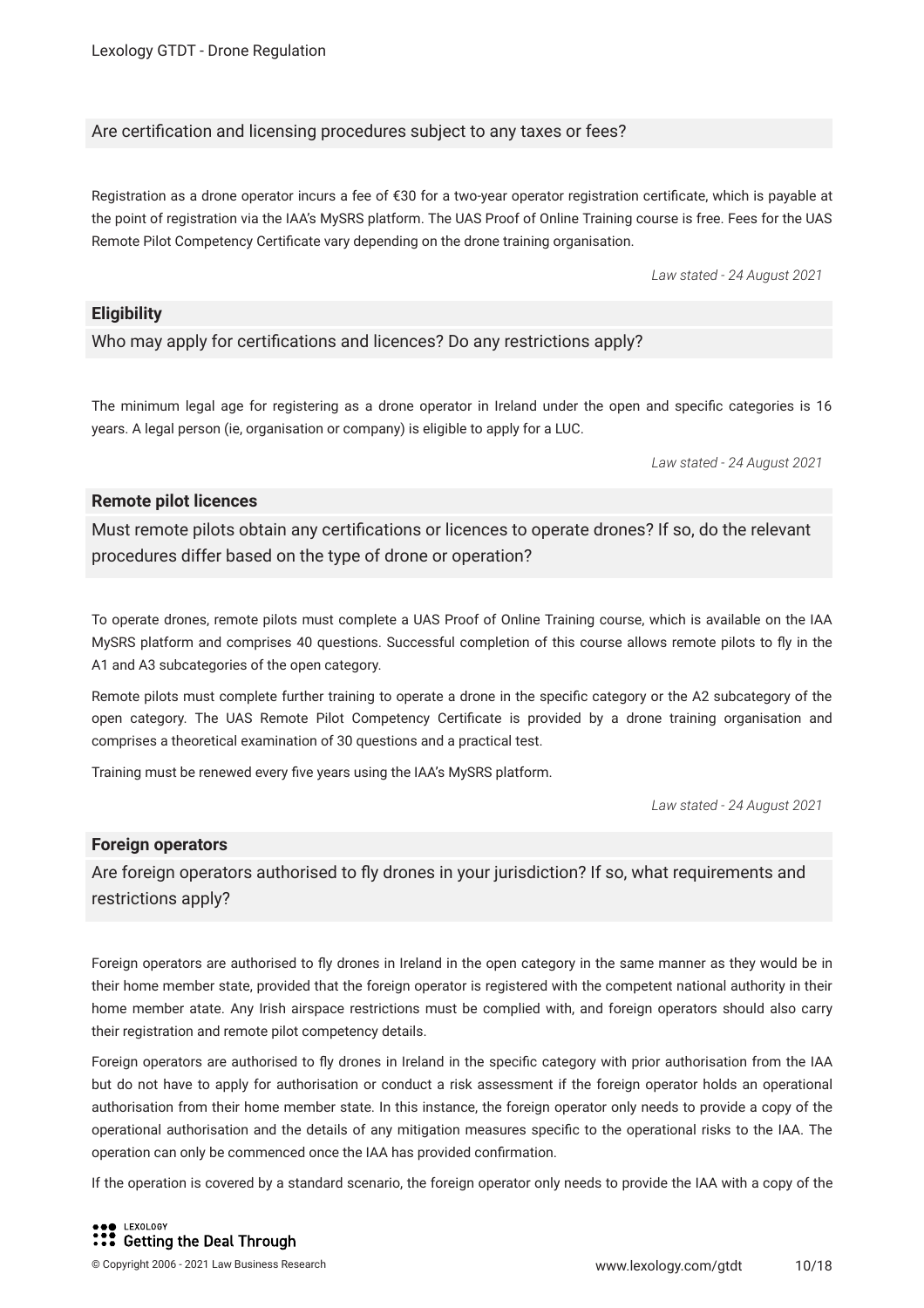declaration submitted to their home member state and a copy of the verifcation of completeness received from their home member state.

Non-EU drone operators are regulated by the competent national authority of the frst member state in which they intend to operate.

*Law stated - 24 August 2021*

#### **Certifcate of airworthiness**

Is a certifcate of airworthiness required to operate drones? If so, what procedures apply?

All unmanned aircraft must comply with standards of airworthiness except for those that are privately-built, used in model aircraft clubs and organisations or meet the requirements as an open category aircraft. Certifcates of airworthiness are required to operate certifed drones, in which case the drone itself is registered.

*Law stated - 24 August 2021*

#### **OPERATIONS AND MAINTENANCE**

#### **One drone, one pilot**

Does the 'one drone, one pilot' rule apply in your jurisdiction?

Operations in the open category must be conducted in a visual line of sight (VLOS) at all times except when the drone is being flown in 'follow-me mode' or when using an unmanned aircraft observer. While operating in VLOS, the remote pilot must be able to maintain continuous unaided visual contact with the unmanned aircraft to avoid collisions with other aircraft, people and obstacles. An unmanned aircraft observer may assist the remote pilot in keeping the drone in VLOS.

While not expressly stated, the above suggests that there should only be one pilot for each drone, with the assistance of an observer in some instances.

*Law stated - 24 August 2021*

#### **Maintenance**

Do specific rules regulate the maintenance of drones?

Unmanned aircraft operators must maintain specifc category drones in a safe condition in accordance with the manufacturer's user manual and keep an up-to-date record of any maintenance activities conducted on the drone for a minimum of three years. The maintenance of unmanned aircraft must be certifed if the drone meets any of the following four conditions:

- it is 3 metres or more in dimension and is designed to be operated over assemblies of people;
- $\cdot$  it is designed for transporting people;
- it is designed for the purposes of transporting dangerous goods and requires a high level of robustness to mitigate risks to third parties in case of accident; and
- it is intended to be used in the specifc category of operations, and the operational authorisation notes that it must be certifed.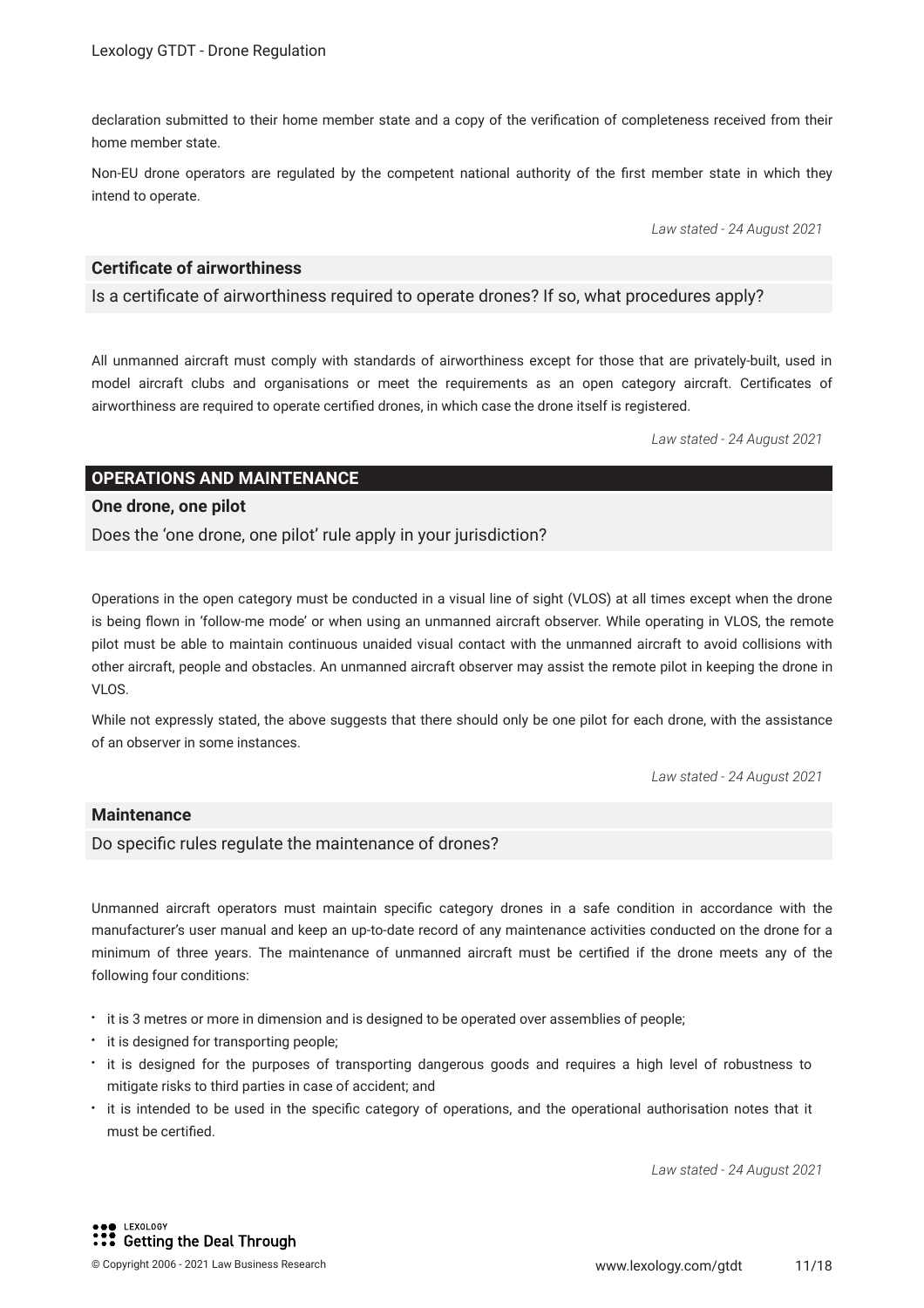#### **Basic operational rules and restrictions**

What rules and restrictions apply to fights performed in 'visual line of sight' (VLOS) and 'beyond visual line of sight' (BVLOS)? Is there a distinction in this regard?

There are four general rules that apply:

- 1. during fight, the unmanned aircraft must be maintained within 120 metres from the closest point of the surface of the earth, which can be adjusted in accordance with the applicable geographical terrain;
- 2. when fying an unmanned aircraft 50 metres from an artifcial obstacle that is higher than 105 metres, the unmanned aircraft may fy 15 metres above the height of the obstacle at the request of the entity responsible for the obstacle;
- 3. the maximum height of the operation must not exceed 30 metres above the maximum height allowed in (1) and (2); and
- 4. during fight, the unmanned aircraft must not carry dangerous goods.

There is no distinction in those general rules between operations performed in VLOS and BVLOS.

While operating in a VLOS, the remote pilot must be able to maintain continuous unaided visual contact with the unmanned aircraft. BVLOS operations are those that are not conducted in VLOS.

Remote pilots must keep unmanned aircraft in VLOS when operating in the open category to avoid any risk of collision with any manned aircraft, except when fying in follow-me mode or when using an unmanned aircraft observer. The operation should be discontinued if it poses a risk to other aircraft, people, animals, environment or property.

*Law stated - 24 August 2021*

What rules and restrictions apply to critical and non-critical operations? Is there a distinction in this regard?

There is no distinction; however, when operating in the open and specifc categories at night, remote pilots must ensure that the green fashing light on the unmanned aircraft is activated for visibility purposes.

*Law stated - 24 August 2021*

#### **Transport operations**

Is air transport via drone (eg, cargo and mail) regulated in your jurisdiction? If so, what requirements, limitations and restrictions apply?

No, air transport via drone is not specifcally regulated in Ireland, although Commission Implementing Regulation (EU) 2019/947 (Regulation 2019/947) does restrict drones within the open category from carrying dangerous goods or dropping material from a height. As such, any drones looking to carry materials will likely require authorisation under the specifc or certifed category. For example, Manna Aero – an Irish drone delivery operator – had to obtain a light UAS operator certifcate (LUC) from the Irish Aviation Authority (IAA) to trial its drone delivery services.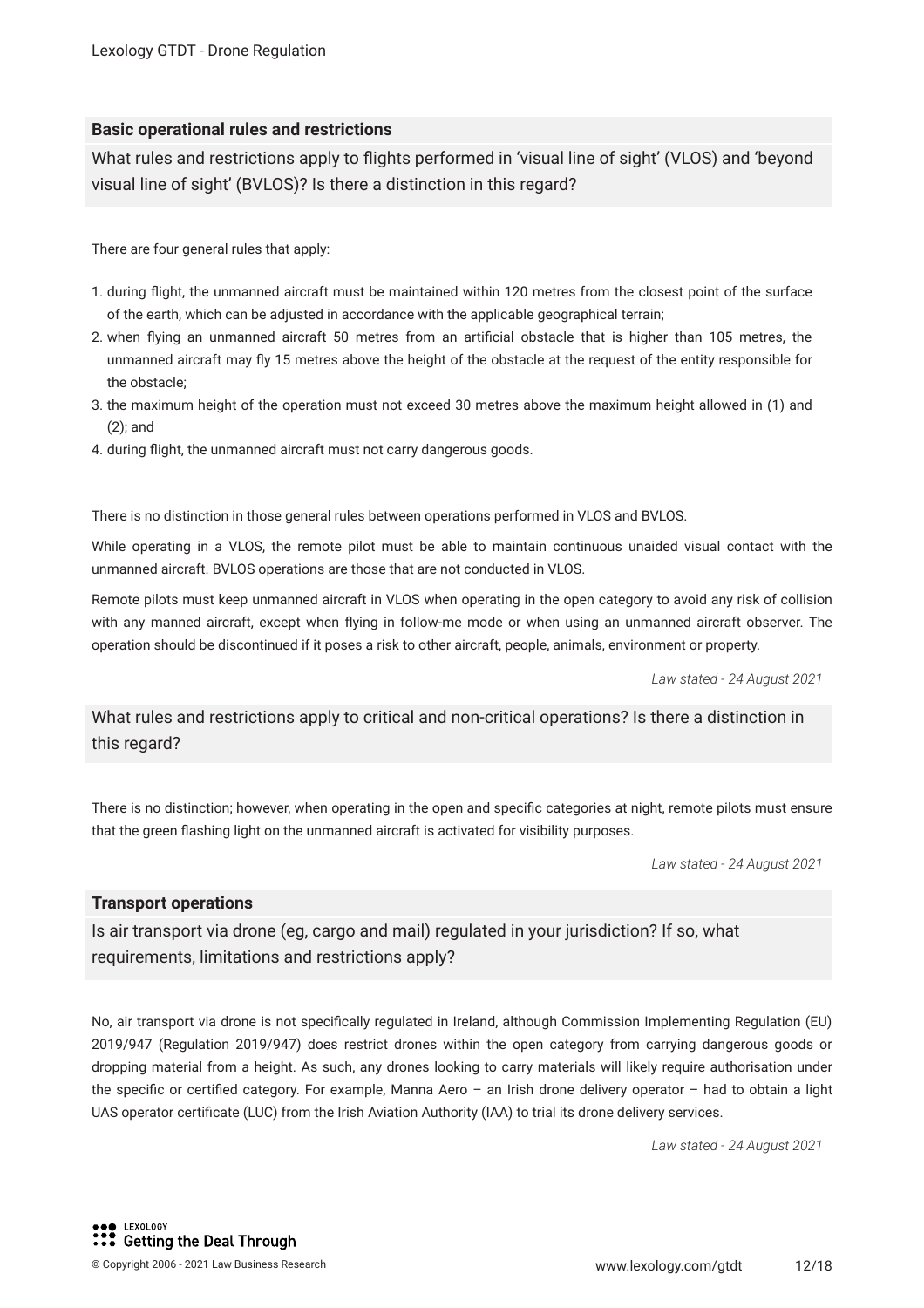Do any specifc provisions governing consumer protection and tracking systems apply with respect to cargo and delivery operations via drone?

No, air transport via drone is not specifcally regulated in Ireland.

*Law stated - 24 August 2021*

#### **Insurance requirements**

What insurance requirements apply to the operation of drones?

Regulation (EC) No. 785/2004 provides that all unmanned aircraft must be insured for third-party risks, except those with a maximum take-off weight of less than 20kg and that are being used for sporting or recreational purposes.

*Law stated - 24 August 2021*

#### **Safety requirements**

What safety requirements apply to the operation of drones?

Regulation 2019/947 opts for a risk-based approach in many aspects, including safety. Drone operators are required to conduct risk analyses prior to an operation during which they must propose a target level of safety, equivalent to the safety levels in manned aviation, in light of the specific characteristics of the operation. Drone operators must also identify the possible mitigation measures necessary to meet the proposed target level of safety for the operation, taking a number of factors into account, and must determine the robustness of the proposed mitigation measures.

In the specifc category, drone operators are required to declare their commitment to comply with the mitigation measures required for the safety of the operation.

Drone operator organisations who apply for a LUC are required to establish, implement and maintain a safety management system corresponding to the size of the organisation or the nature and complexity of its activities.

A new concept of standard scenario has been introduced, which allows drone operators to declare that the safety risk assessment has already been conducted by the European Aviation Safety Agency or the IAA.

*Law stated - 24 August 2021*

#### **AIRSPACE**

#### **Air traffic control**

How is air traffic control regulated in your jurisdiction? Which authority provides air traffic control services for drones?

Air traffic control of the Irish airspace is provided and regulated by the Irish Aviation Authority. These services are also provided to unmanned aircraft in controlled airspace, where applicable.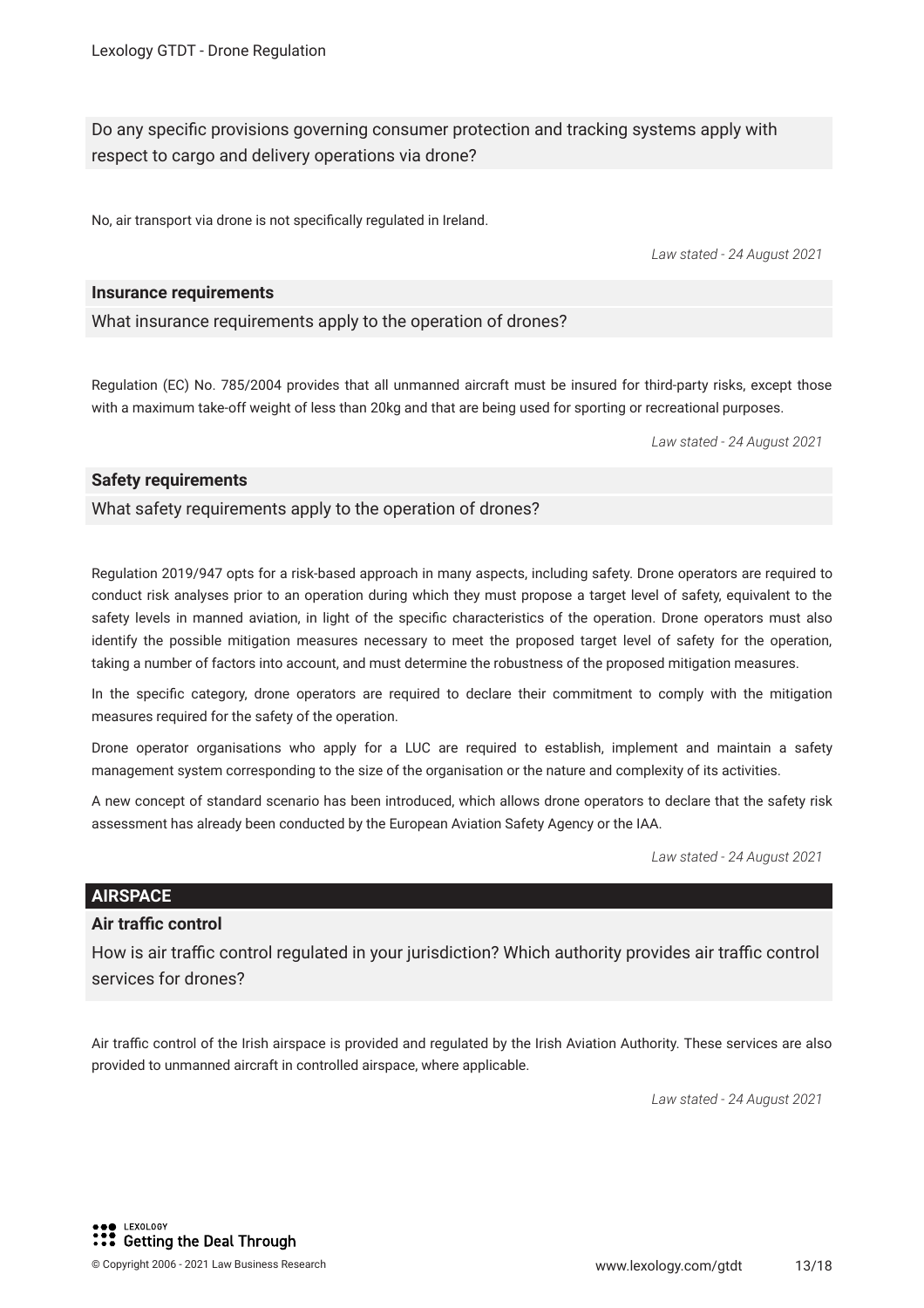#### **Restrictions**

Are there any airspace restrictions on the operation of drones?

Yes. The IAA has the power to designate certain geographical zones of the Irish airspace as restricted or prohibited zones, taking account of safety, security, privacy and environmental concerns (the UAS Geographical Zones). These zones may be prohibited, require particular conditions be met or require prior fight authorisation by certain or all unmanned aircraft.

All information relating to UAS Geographical Zones is publicly available on the IAA's website, including any conditions that must be complied with in those zones and the periods of validity. At present, the IAA has designated geographical zones over all Irish airports and aerodromes, hospitals, prisons, military barracks, refuelling bases and currency centres.

*Law stated - 24 August 2021*

#### **Take-off and landing**

Must take-off and landing of drones take place in specifc areas or facilities?

No, provided that any conditions, restrictions or prohibitions in the geographical zones designated by the IAA are complied with.

*Law stated - 24 August 2021*

#### **LIABILITY AND ACCIDENTS**

#### **Cargo liability**

Are there any specifc rules governing the liability of drones for losses or damage to cargo?

No, the liability of drones for losses or damage to cargo is not specifcally regulated in Ireland.

*Law stated - 24 August 2021*

#### **Third-party liability**

Are there any specifc rules governing the liability of drones for damage to third parties on the surface or in the air?

No, the liability of drones for damage to third parties on the surface or in the air is not regulated in Ireland. All unmanned aircraft, other than those with a maximum take-off weight of less than 20kg and that are being used for sporting or recreational purposes, must be insured for third party risks.

*Law stated - 24 August 2021*

#### **Accident investigations**

How are investigations of air accidents involving drones regulated in your jurisdiction?

Air accidents involving drones are investigated by the Air Accident Investigation Unit (AAIU) pursuant to SI No. 460/2009 – Air Navigation (Notifcation and Investigation of Accidents, Serious Incidents and Incidents) Regulations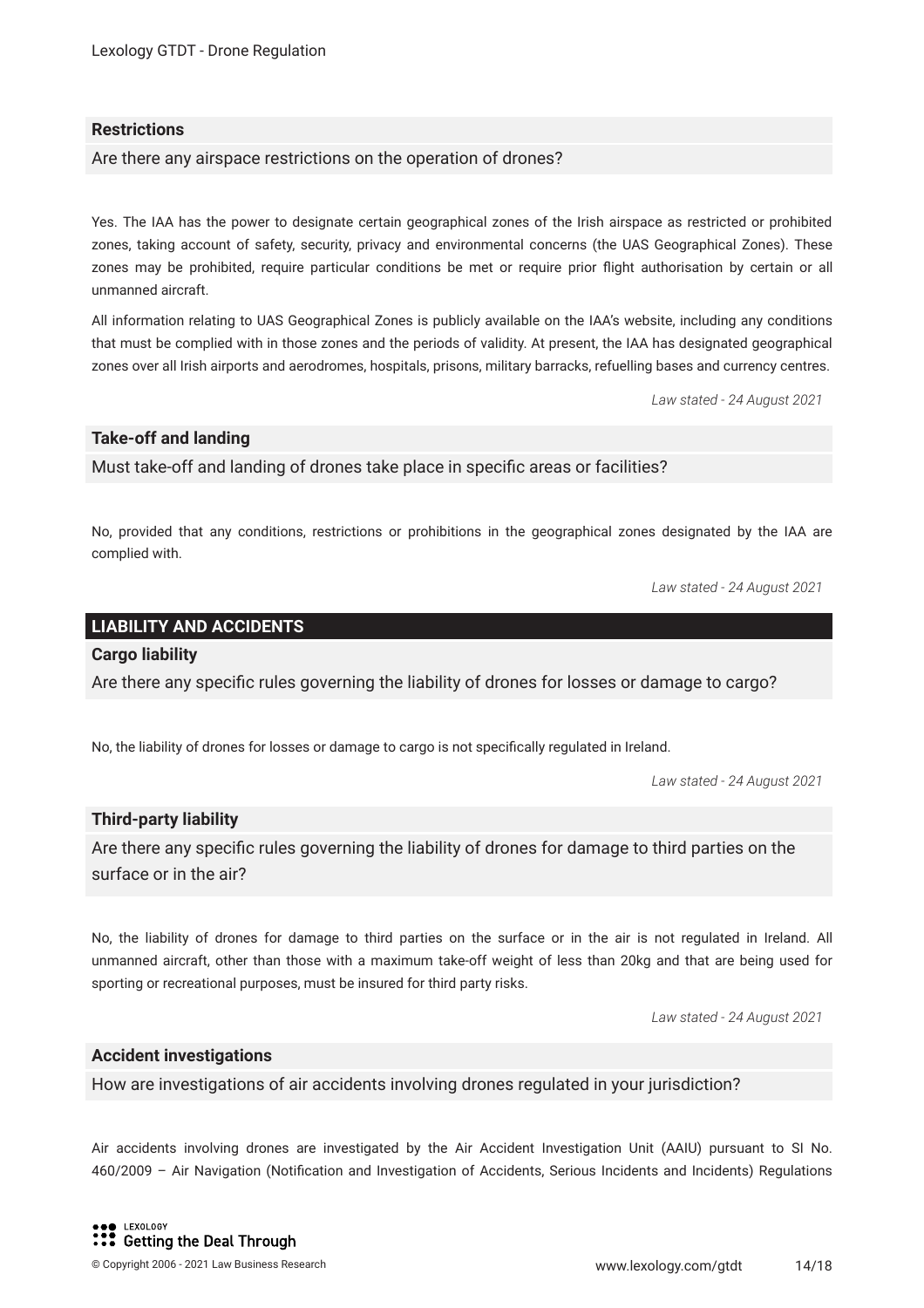2009 (SI). The SI provides that every accident and serious incident shall be the subject of a formal investigation conducted by the AAIU. Incidents that are not considered serious incidents may also be investigated if the chief inspector considers that signifcant air safety lessons may be drawn from the investigation.

Investigations are conducted in accordance with Annex 13 of the Chicago Convention 1944.

*Law stated - 24 August 2021*

#### **Accident reporting**

Is there a mandatory accident and incident reporting system for drone operators in your jurisdiction?

Drone operators must report any safety-related occurrences or accidents involving drones to the Irish Aviation Authority (IAA). Any incidents should be reported to fod@iaa.ie .

*Law stated - 24 August 2021*

#### **Safety management and risk assessment**

Are drone operators required to implement safety management systems and risk assessment procedures within their organisation?

Drone operator organisations who apply for light UAS operator certifcates are required to establish, implement and maintain a safety management system corresponding to the size of the organisation or the nature and complexity of its activities.

Drone operator organisations in the specifc category must establish procedures adapted to the type of the intended operation and the risk involved.

When applying for an operational authorisation, a drone operator must provide the IAA with an operational risk assessment. In conducting a risk assessment, the drone operator should:

- describe the characteristics of the unmanned aircraft operation to a certain level of detail;
- propose adequate operational safety objectives;
- identify the risks of the operation on the ground and in the air, taking certain factors into consideration;
- $\cdot$  identify a range of possible risk mitigating measures; and
- determine the necessary level of robustness of the selected mitigating measures in such a way that the operation can be conducted safely.

*Law stated - 24 August 2021*

#### **ANCILLARY CONSIDERATIONS**

#### **Import and export control**

Do specifc import and export control rules apply to drones in your jurisdiction?

Commission Delegated Regulation (EU) 2019/945 provides that importers shall only place products on the EU market that are compliant under the regulations.

Prior to placing a product on the EU market, importers must ensure that: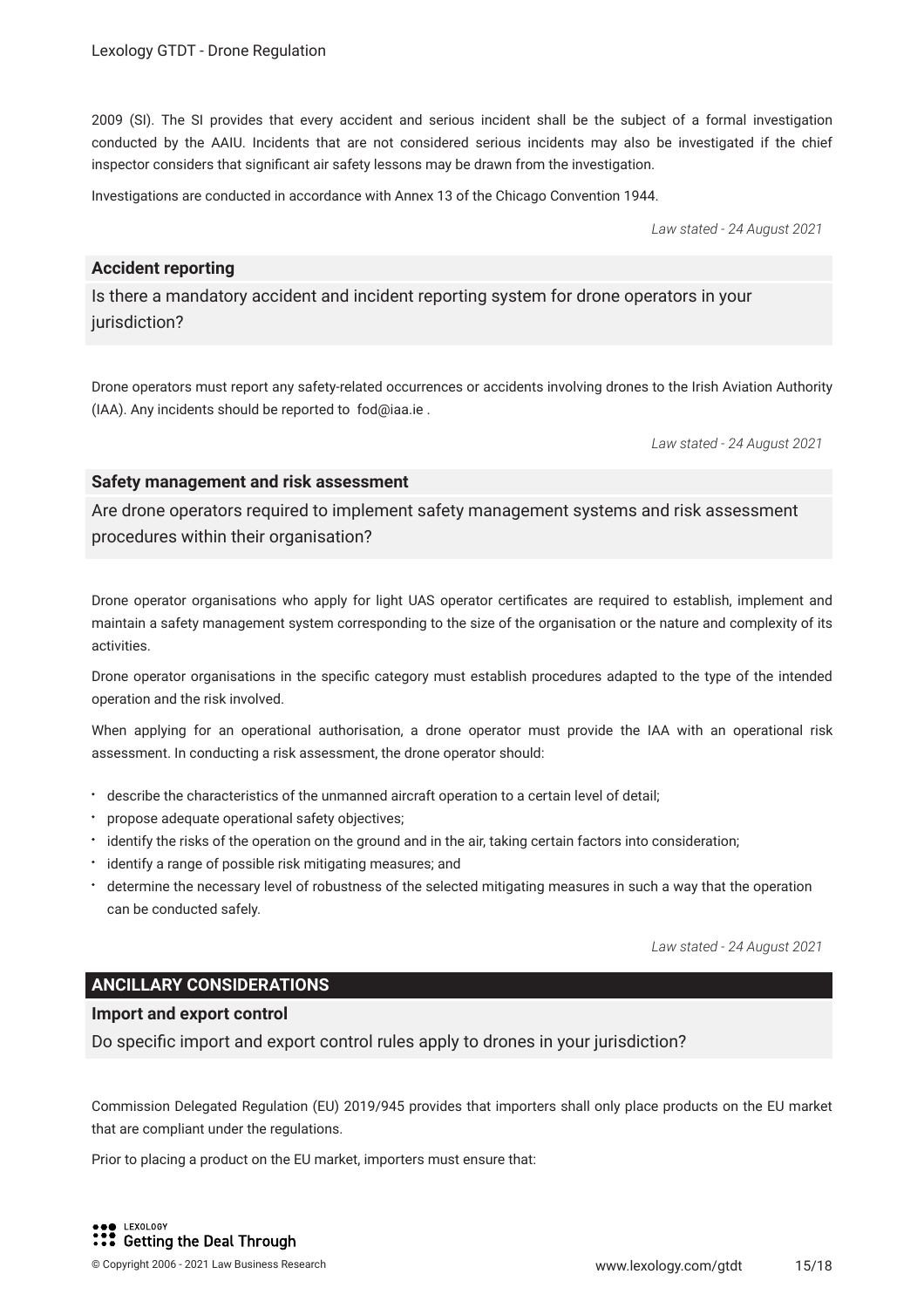- the appropriate conformity assessment procedure has been carried out by the manufacturer;
- the manufacturer has drawn up the technical documentation;
- the product bears a CE marking; and
- the product is accompanied and in compliance with certain requirements.

If importers have reason to believe that a product that they have placed on the EU market does not conform to the regulations, they must take immediate corrective action or withdraw or recall the product, as appropriate. In those instances, the importer is required to inform the Competition and Consumer Protection Commission.

Importers must keep the declaration of conformity for 10 years after the product has been placed on the market and ensure the technical documentation can be made available to the authorities upon request. They must also cooperate with any reasoned requests from the Irish Aviation Authority. Similar rules apply to distributors of products, who must act with due care.

*Law stated - 24 August 2021*

#### **Data privacy and IP protection**

How are personal data privacy and IP protection regulated in your country with specifc reference to drone operations?

Data protection in Ireland is governed by the Data Protection Acts 1988–2018, which include the General Data Protection Regulation (EU) 2016/679. The Data Protection Commission has not issued specifc guidance on the use of drones in Ireland but has noted that drone users should have regard for the location in which they are using drones, the possibility of identifying any individuals in recordings and whether they are required to comply with certain obligations under data protection law.

Commission Implementing Regulation (EU) 2019/947 recognises the potential for drones to violate the privacy of individuals, so all drones that are equipped with a camera or listening device must be registered, irrespective of weight or other factors.

*Law stated - 24 August 2021*

#### **UPDATE AND TRENDS**

#### **Sector trends and regulatory developments**

Which industry sectors have seen the most development in the use of drones in your jurisdiction and which sectors are expected to see further development in future? Have there been any notable recent regulatory developments relating to drones?

Emergency services, infrastructure inspection and surveying, and delivery services have seen the most developments in the use of drones in Ireland.

- The Dublin Fire Brigade and the Irish Coast Guard have begun using drones as part of their emergency responses and search and rescue operations.
- ESB Networks, a national electricity provider, has completed a pilot project using drones to inspect their power lines and wind turbines.
- Manna Aero has also been trialling drone deliveries in Galway county with a number of local service providers and food delivery services signing up. The company also offered medical and critical supplies delivers in Offaly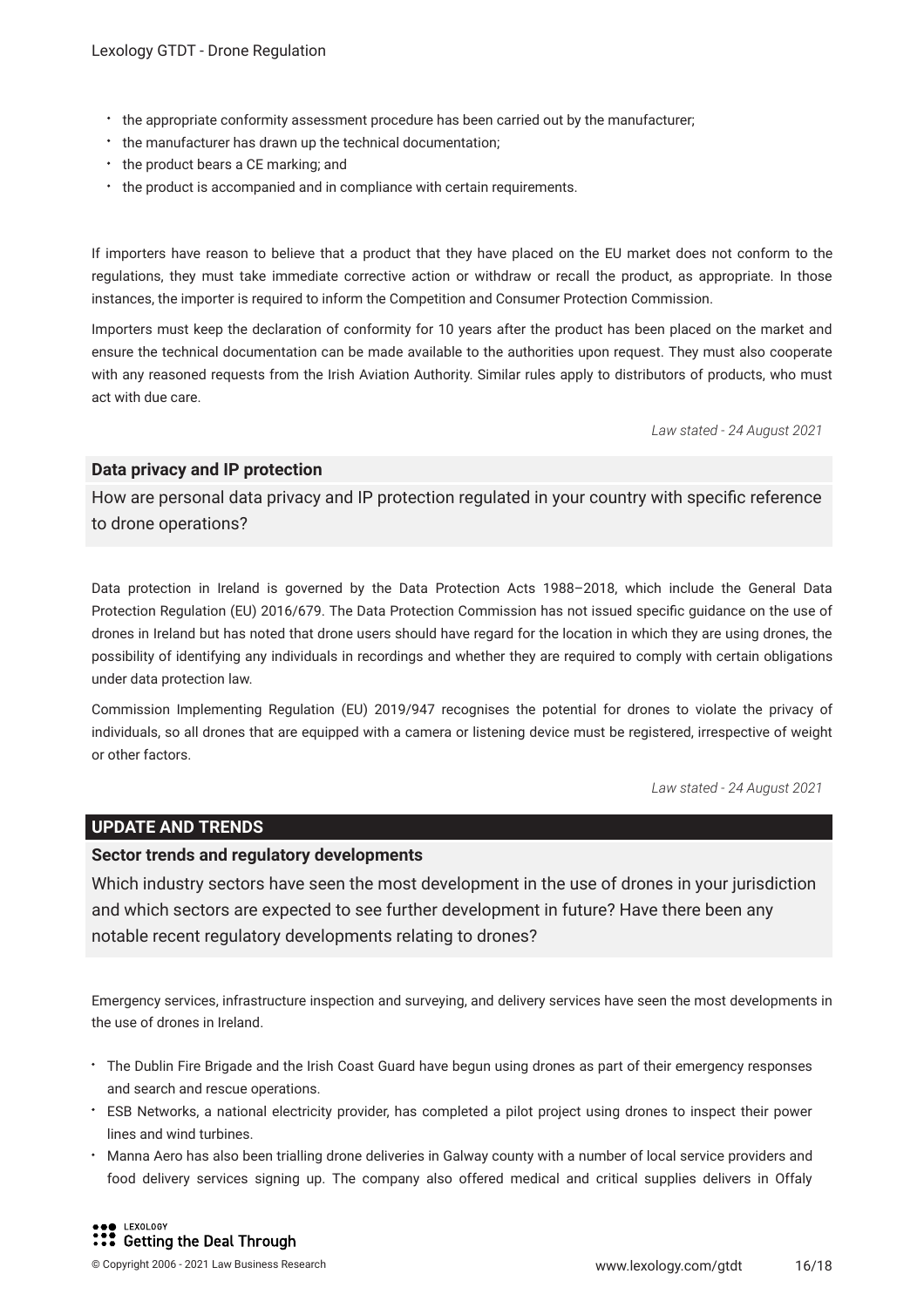county.

It is expected that each of those industry sectors will see further developments in the future, along with agricultural monitoring.

The introduction of Commission Implementing Regulation (EU) 2019/947 has been the most recent regulatory development relating to drones. It replaces the previous Irish Aviation Authority (Small Unmanned Aircraft (Drones) and Rockets) Order 2015.